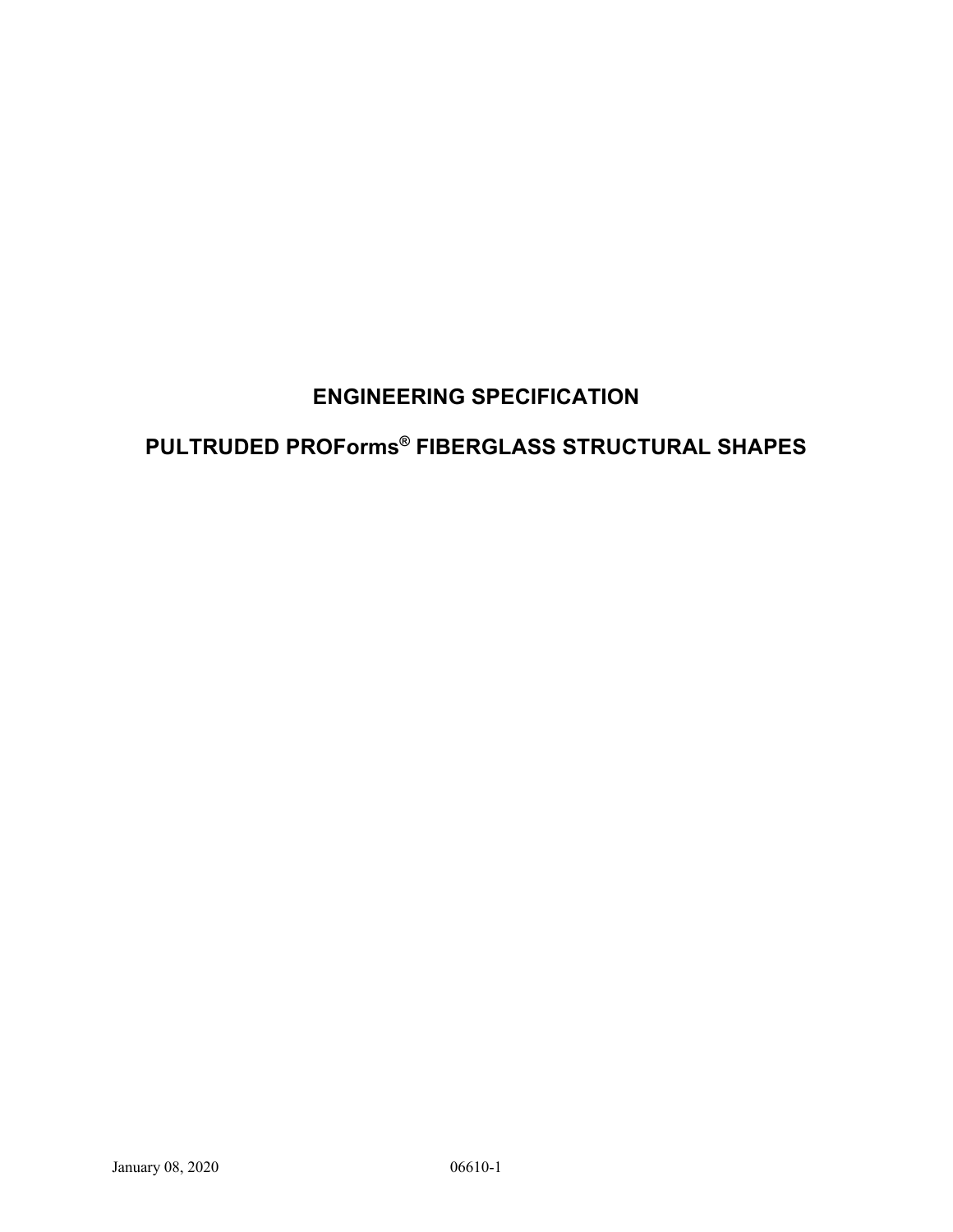## SECTION 06610

#### FIBERGLASS REINFORCED PLASTICS (FRP) FABRICATIONS

## PULTRUDED FIBERGLASS STRUCTURAL SHAPES

#### PART 1 - GENERAL

#### 1.1 SCOPE OF WORK

A. The CONTRACTOR shall furnish, fabricate (where necessary), and install all fiberglass reinforced plastic (FRP) items, with all appurtenances, accessories and incidentals necessary to produce a complete, operable and serviceable installation as shown on the Contract Drawings and as specified herein, and in accordance with the requirements of the Contract Documents.

#### 1.2 REFERENCES

The publications listed below (latest revision applicable) form a part of this specification to the extent referenced herein. The publications are referred to within the text by the designation only.

AMERICAN SOCIETY FOR TESTING AND MATERIALS (ASTM) Test Methods:

ASTM D-638-Tensile Properties of Plastics

ASTM D-790-Flexural Properties of Unreinforced and Reinforced Plastics

ASTM D-2344-Apparent Interlaminar Shear Strength of Parallel Fiber Composites by Short Beam Method

ASTM D-696-Coefficient of Linear Thermal Expansion for Plastics

ASTM E-84-Surface Burning Characteristics of Building Materials

NSF/ANSI STANDARD 61

## 1.3 CONTRACTOR SUBMITTALS

- A. The CONTRACTOR shall furnish shop drawings of all fabricated structural systems and accessories in accordance with the provisions of this Section.
- B. The CONTRACTOR shall furnish manufacturer's shop drawings clearly showing material sizes, types, styles, part or catalog numbers, complete details for the fabrication of and erection of components including, but not limited to, location, lengths, type and sizes of fasteners, clip angles, member sizes, and connection details.
- C. The CONTRACTOR shall submit the manufacturer's published literature including structural design data, structural properties data, corrosion resistance tables, certificates of compliance, test reports as applicable, and design calculations for systems not sized or designed in the contract documents, sealed by a Professional Engineer.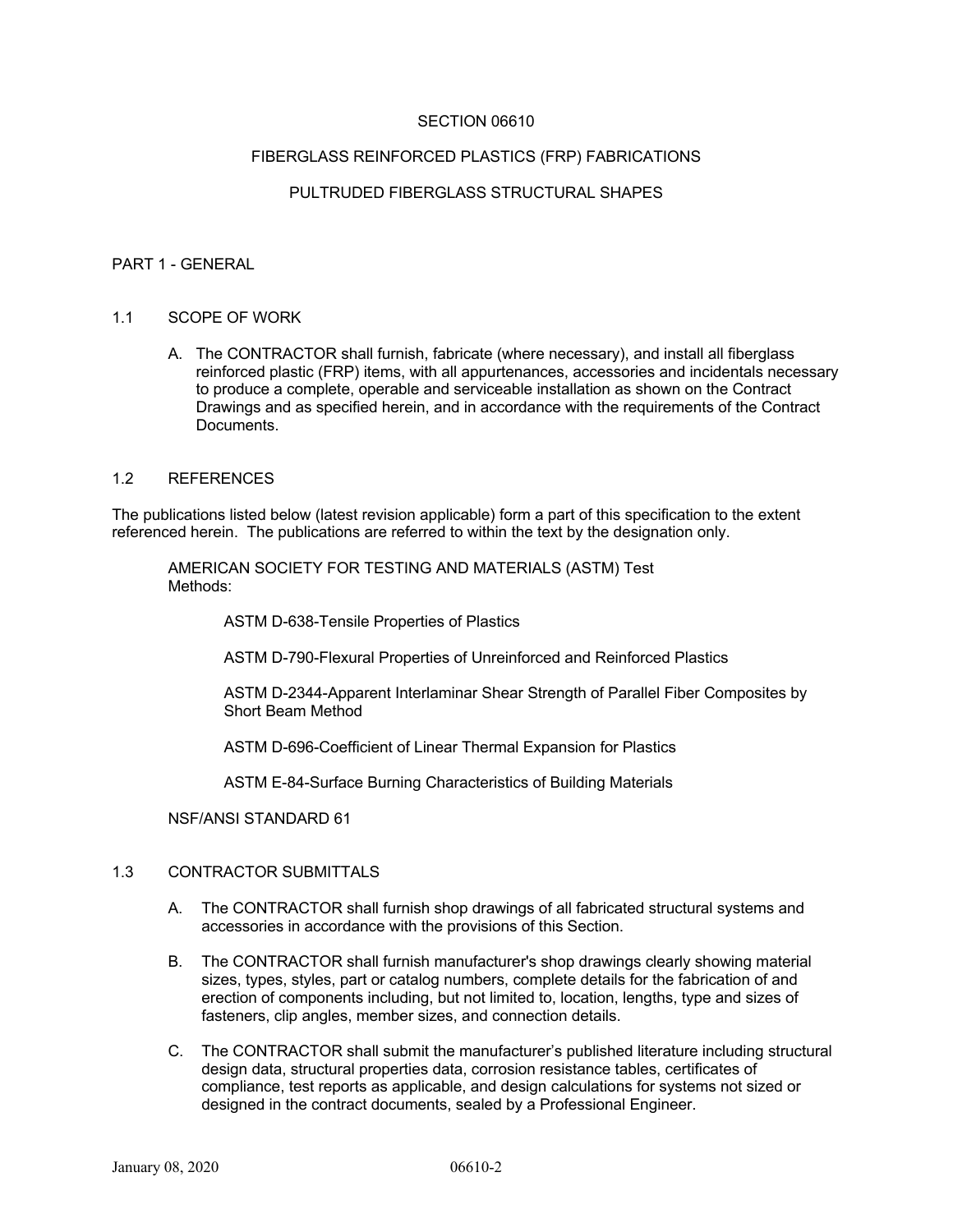D. The CONTRACTOR may be requested to submit sample pieces of each item specified herein for acceptance by the ENGINEER as to quality and color. Sample pieces shall be manufactured by the method to be used in the WORK.

### 1.4 QUALITY ASSURANCE

- A. All items to be provided under this Section shall be furnished only by manufacturers having a minimum of ten (10) years of experience in the design and manufacture of similar products and systems. Additionally, if requested, a record of at least five (5) previous, separate, similar successful installations in the last five (5) years shall be provided.
- B. Manufacturer shall offer a 3 year limited warranty on all FRP products against defects in materials and workmanship.

#### 1.5 PRODUCT DELIVERY AND STORAGE

- A. Delivery of Materials: Manufactured materials shall be delivered in original, unbroken pallets, packages, containers, or bundles bearing the label of the manufacturer. Adhesives, resins and their catalysts and hardeners shall be crated or boxed separately and noted as such to facilitate their movement to a dry indoor storage facility.
- B. Storage of Products: All materials shall be carefully handled to prevent them from abrasion, cracking, chipping, twisting, and other types of damage. Store adhesives, resins and their catalysts and hardeners in dry indoor storage facilities between 70 and 85 degrees Fahrenheit (21 to 29 degrees Celsius) until they are required.

#### PART 2 - MATERIALS

#### 2.1 MANUFACTURER

A. Structural shapes shall be PROForms**®** as manufactured by

**Bedford Reinforced Plastics, Inc.** One Corporate Drive, Suite 106 Bedford, PA 15522. USA (814) 623-8125 Phone (814) 623-6032 Fax Website: https://bedfordreinforced.com

### 2.2 GENERAL

- A. All structural shapes are to be manufactured by the pultrusion process with a glass content minimum of 45%, maximum of 55% by weight. The structural shapes shall be composed of fiberglass reinforcement and resin in qualities, quantities, properties, arrangements and dimensions as necessary to meet the design requirements and dimensions as specified in the Contract Documents.
- B. Fiberglass reinforcement shall be a combination of continuous roving, continuous strand mat, and surfacing veil in sufficient quantities as needed by the application and/or physical properties required.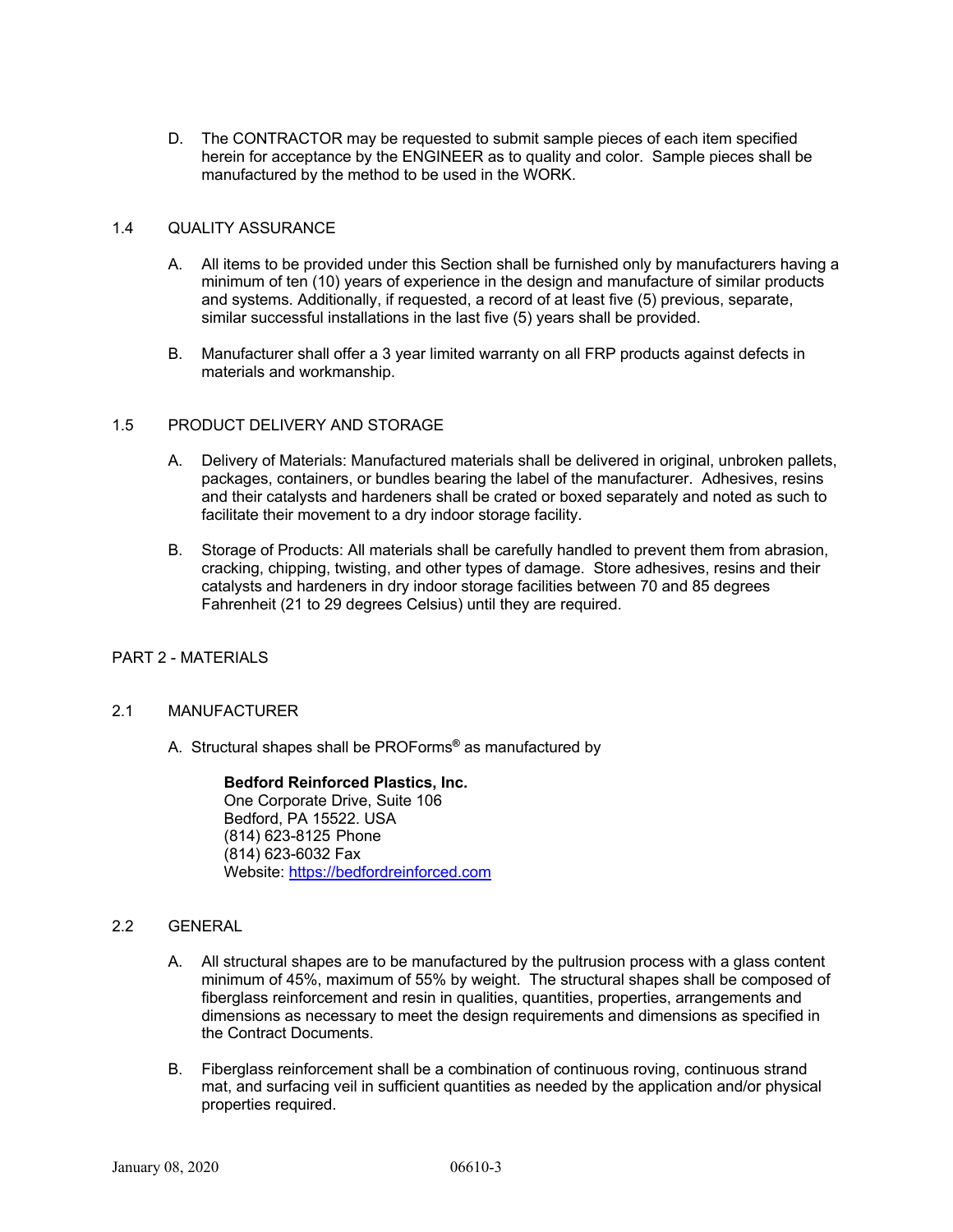- C. Resins shall be {*ISO, non-fire retardant isophthalic polyester used to produce NSF Standard 61 certified shapes*; ISOFR, fire retardant isophthalic polyester; *VE, non-fire retardant vinyl ester used to produce NSF Standard 61 certified shapes* or VEFR, fire retardant vinyl ester, (*choose one*)} with chemical formulation necessary to provide the corrosion resistance, strength and other physical properties as required.
- D. All finished surfaces of FRP items and fabrications shall be smooth, resin-rich, free of voids and without dry spots, cracks, crazes or unreinforced areas. All glass fibers shall be well covered with resin to protect against their exposure due to wear or weathering.
- E. All pultruded structural shapes shall be further protected from ultraviolet (UV) attack with 1) integral UV inhibitors in the resin and 2) a synthetic surfacing veil to produce a resin rich surface.
- F. All *fire retardant* FRP products shall have a tested flame spread rating of 25 or less per ASTM E-84 Tunnel Test.

| <b>Property</b>                  | <b>ASTM Method</b> | Value                                           | <b>Units</b>                                      |
|----------------------------------|--------------------|-------------------------------------------------|---------------------------------------------------|
| <b>Tensile Strength</b>          | D-638              | 30,000 (206)                                    | psi (MPa)                                         |
| <b>Tensile Modulus</b>           | D-638              | $2.5 \times 10^6$ (17.2)                        | psi (GPa)                                         |
| <b>Flexural Strength</b>         | D-790              | 30,000 (206)                                    | psi (MPa)                                         |
| <b>Flexural Modulus</b>          | D-790              | $\overline{1.8}$ x 10 <sup>6</sup> (12.4)       | psi (GPa)                                         |
| Flexural Modulus (Full Section)  | N/A                | $2.8 \times 10^6$ (19.3)                        | psi (GPa)                                         |
| Short Beam Shear (Transverse)    | D-2344             | 4,500 (31)                                      | psi (MPa)                                         |
| Shear Modulus (Transverse)       | N/A                | $4.5 \times 10^5$ (3.1)                         | psi (GPa)                                         |
| Coefficient of Thermal Expansion | D-696              | $7.0 \times 10^{-6}$<br>$(12.6 \times 10^{-6})$ | $in/in/{}^{\circ}F$<br>$(cm/cm$ <sup>o</sup> $C)$ |
| Flame Spread                     | $E-84$             | 25 or less                                      | N/A                                               |

G. Pultruded structural shapes are to have the minimum longitudinal mechanical properties listed below:

## PART 3 - EXECUTION

#### 3.1 FABRICATION

- A. Measurements: Structural Shapes supplied shall meet the minimum dimensional requirements as shown or specified. The Contractor shall provide and/or verify measurements in field for work fabricated to fit field conditions as required by manufacturer to complete the work. Determine correct size and locations of required holes or coping from field dimensions before structural shape fabrication.
- B. Hardware: Type 316 stainless steel bolts shall be provided.